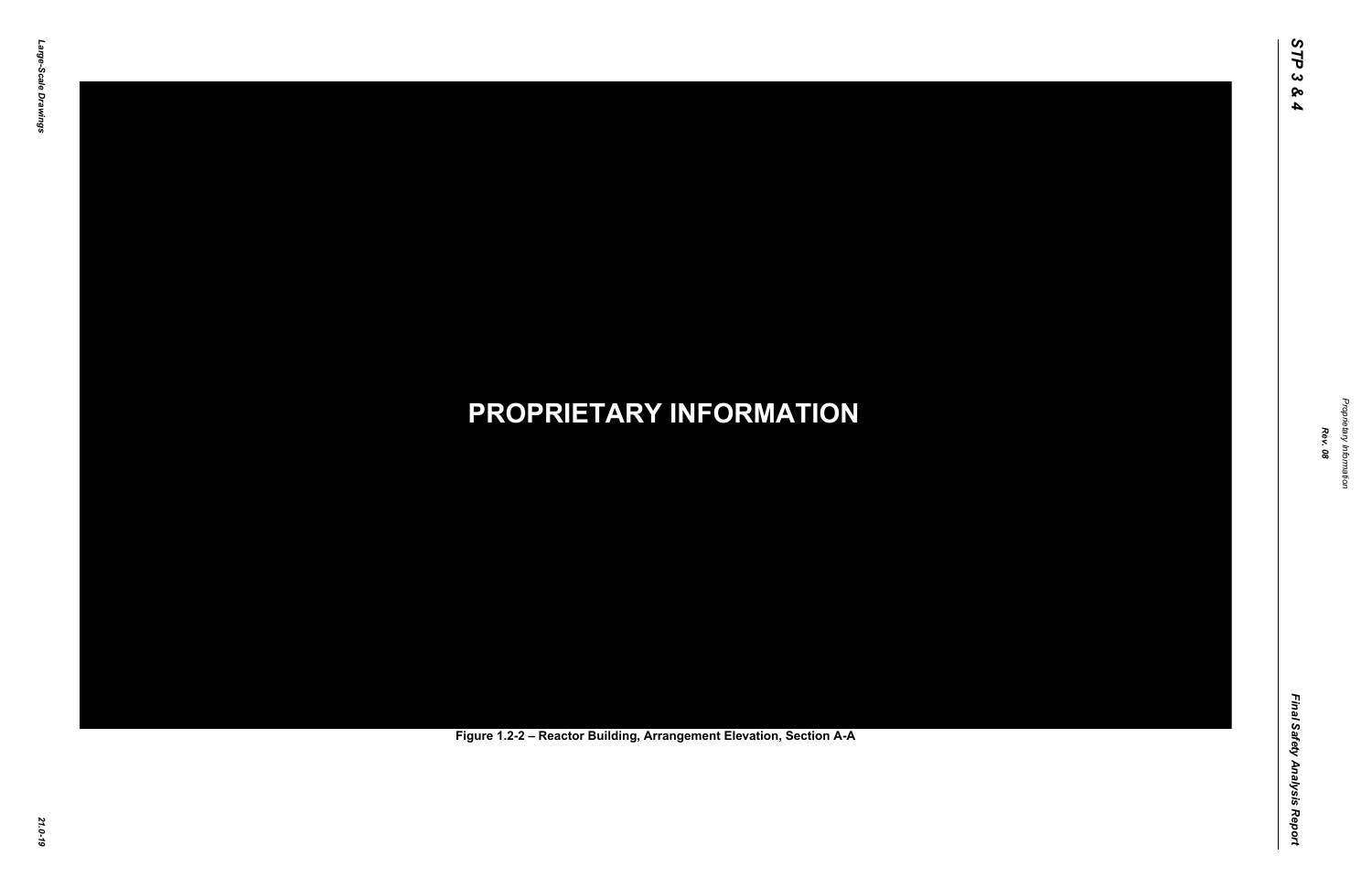Proprietary Information *Proprietary Information*

# *21.0-20* **PROPRIETARY INFORMATION Figure 1.2-8a – Reactor Building, Arrangement Plan at Elevation 12300 mm**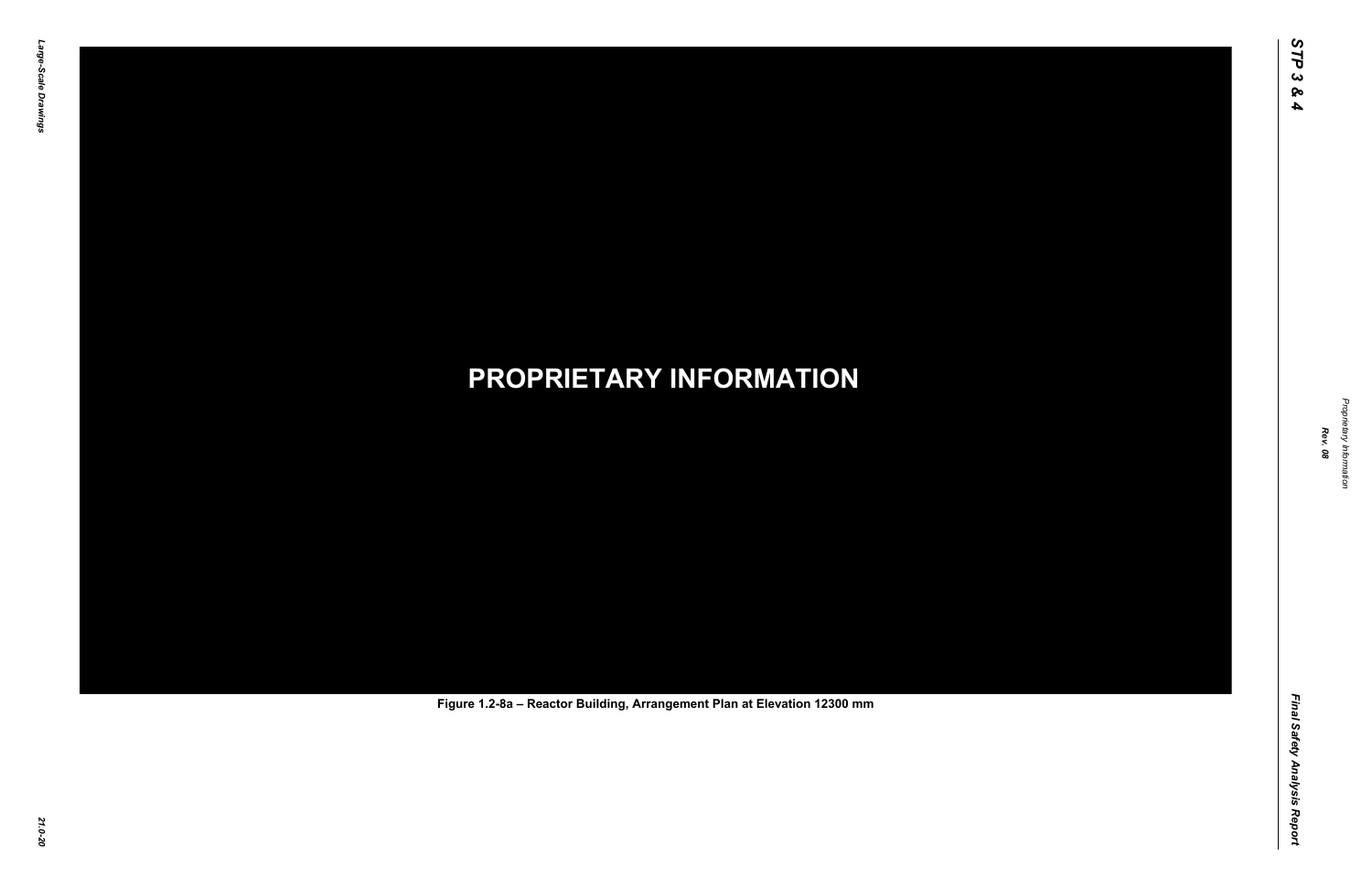Final Safety Analysis Report *Final Safety Analysis Report*



Proprietary Information *Proprietary Information*

# *21.0-21* **PROPRIETARY INFORMATION Figure 1.2-8b – Reactor Building, Arrangement Plan at Elevation 12300 mm**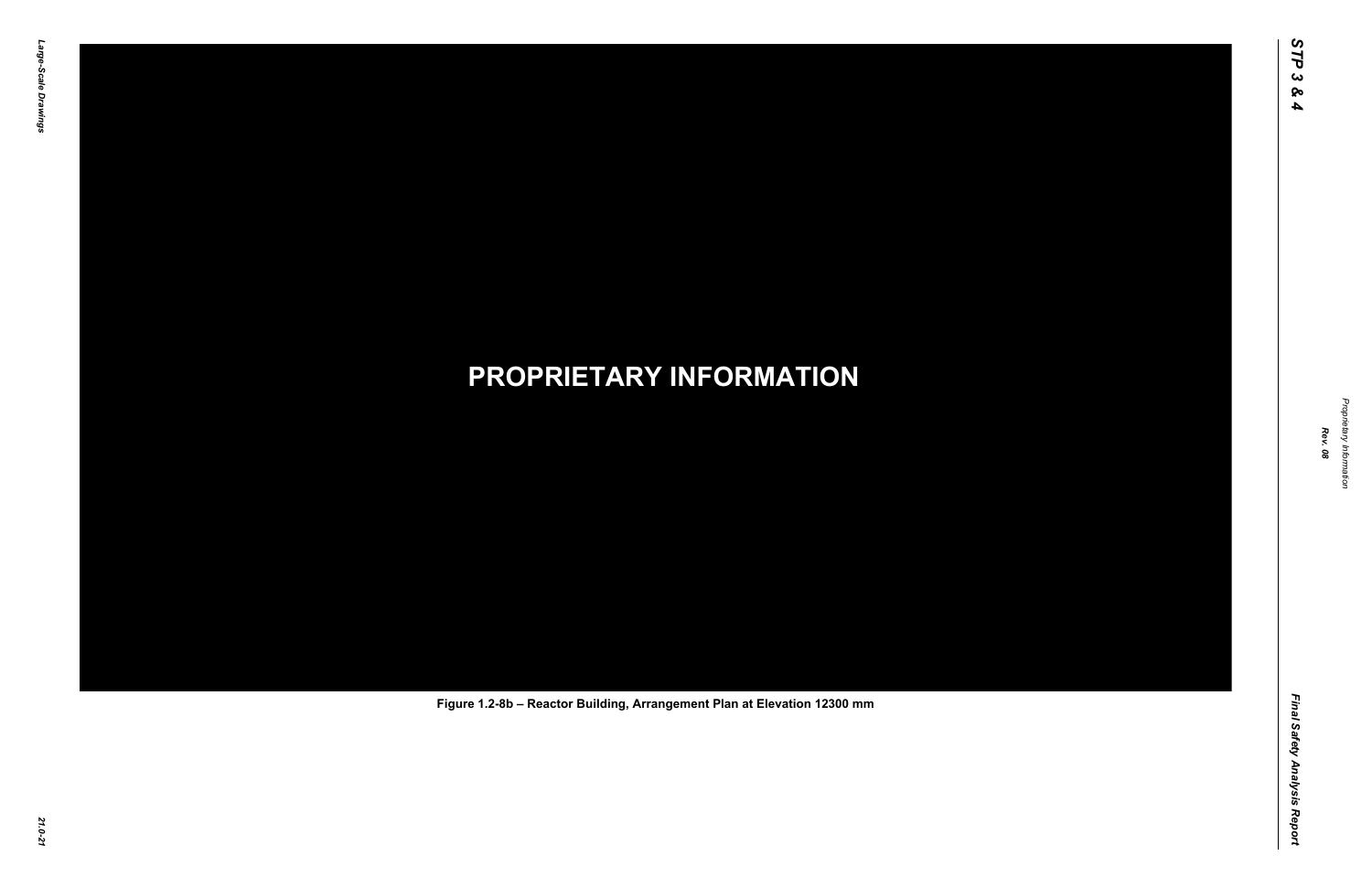Proprietary Information *Proprietary Information*

# *21.0-22* **PROPRIETARY INFORMATION Figure 1.2-23a – Radwaste Building at Elevation -1700 MM**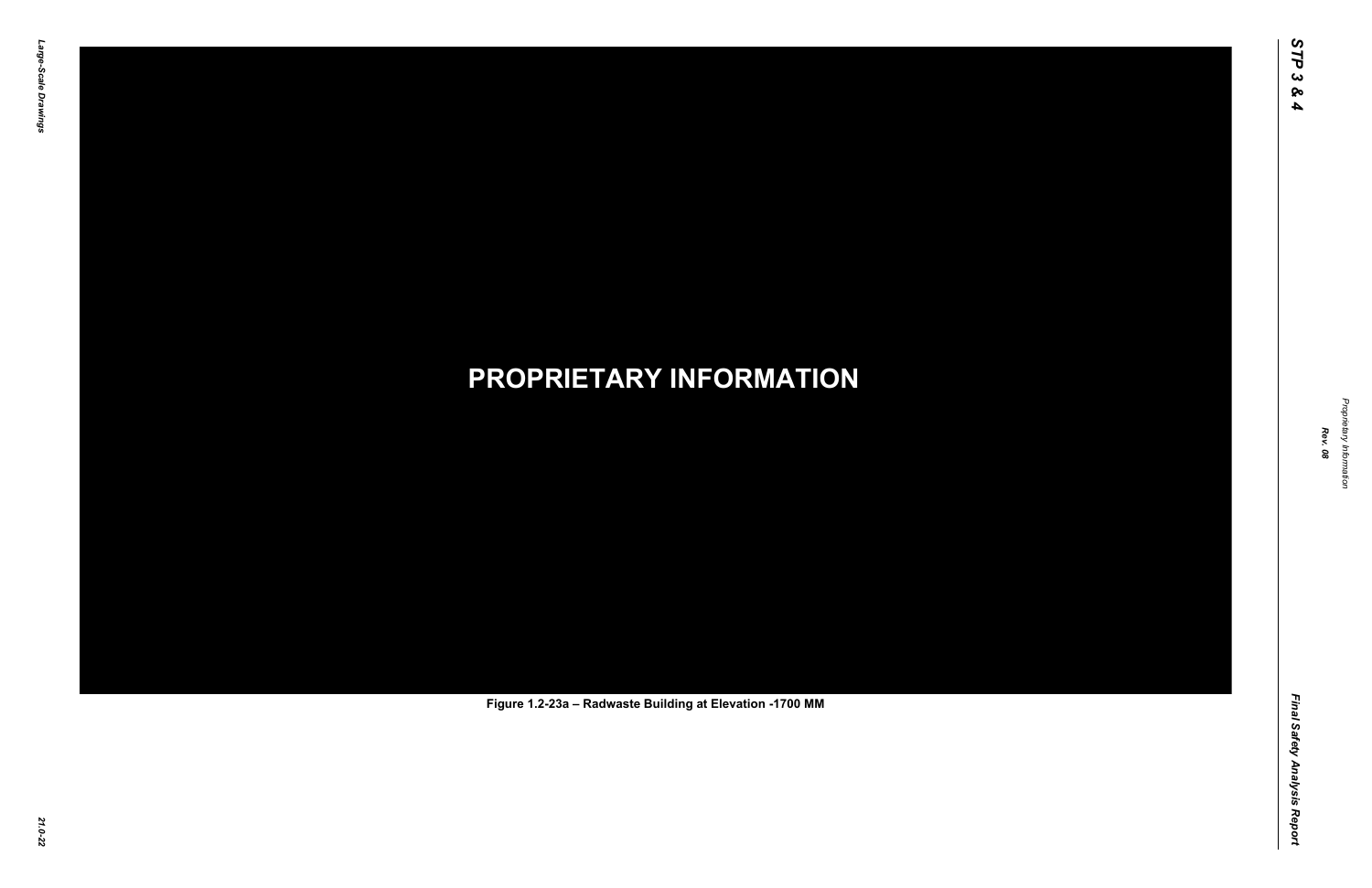Proprietary Information *Proprietary Information*

# *21.0-23* **PROPRIETARY INFORMATION Figure 1.2-23b – Radwaste Building at Elevation 5300 MM**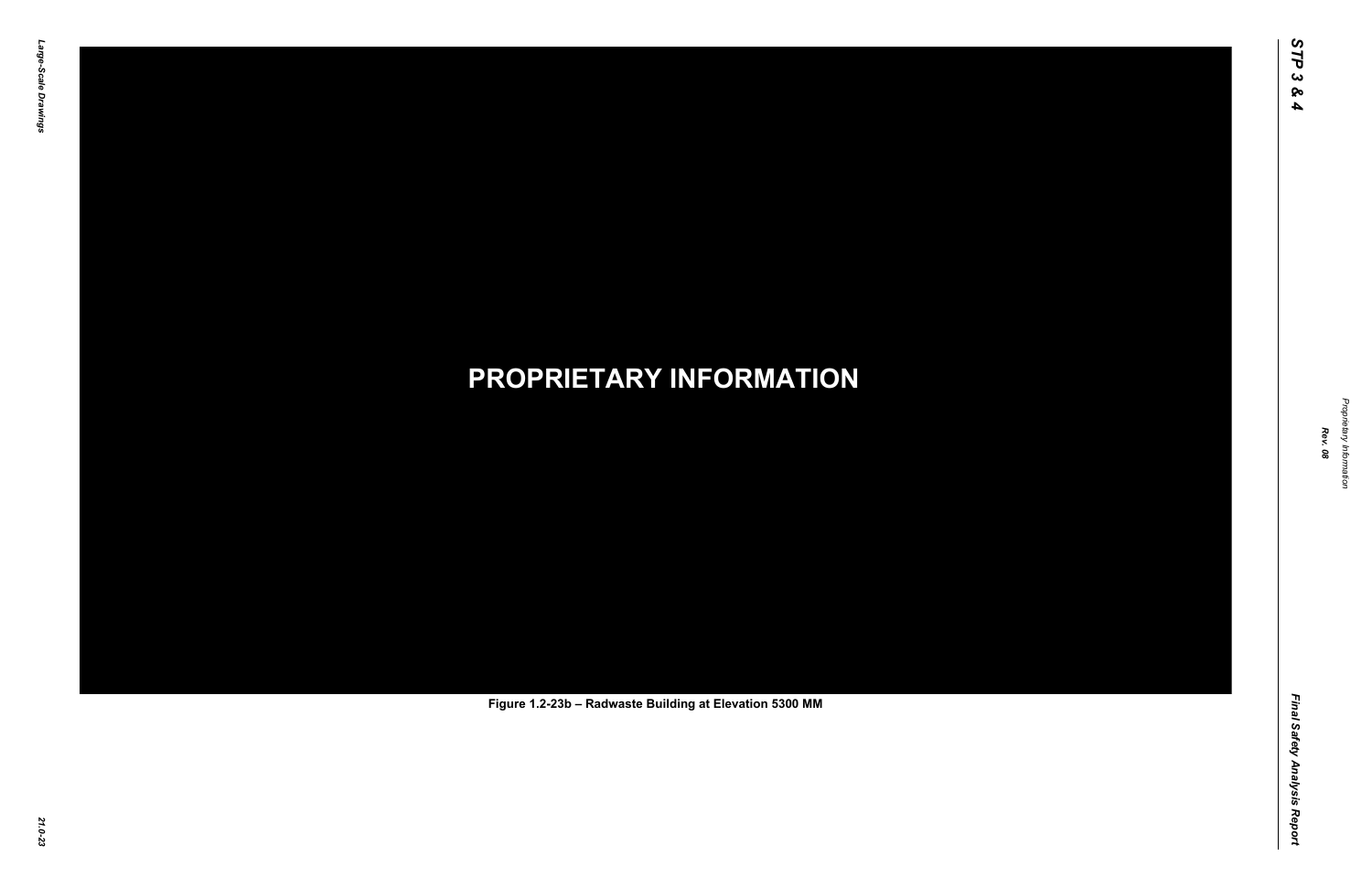Final Safety Analysis Report *Final Safety Analysis Report*



Proprietary Information *Proprietary Information*

# *21.0-24* **PROPRIETARY INFORMATION Figure 1.2-23c – Radwaste Building at Elevation 12300 MM**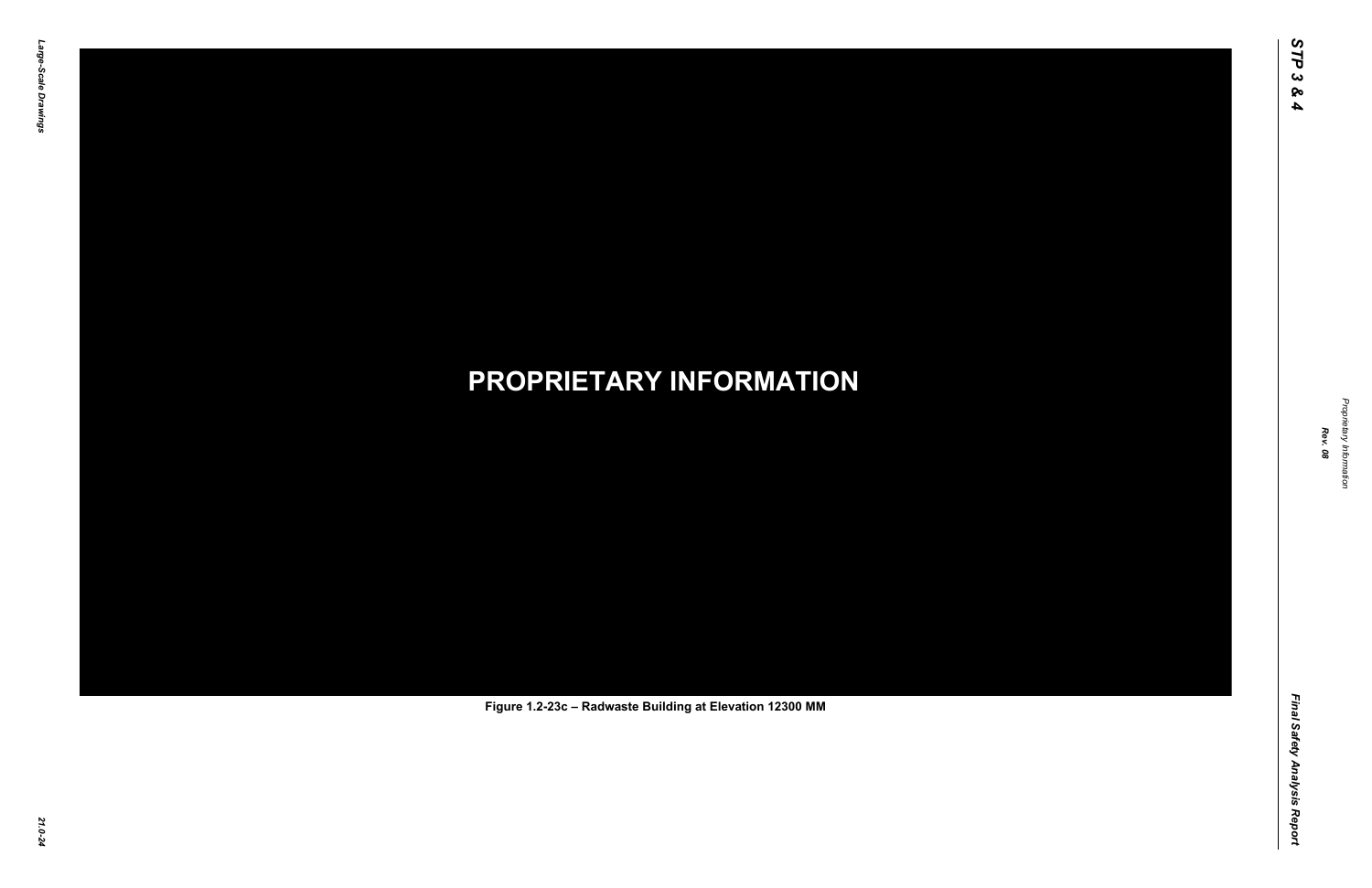Final Safety Analysis Report *Final Safety Analysis Report*



Proprietary Information *Proprietary Information*

# *21.0-25* **PROPRIETARY INFORMATION Figure 1.2-23d – Radwaste Building at Elevation 19100 MM**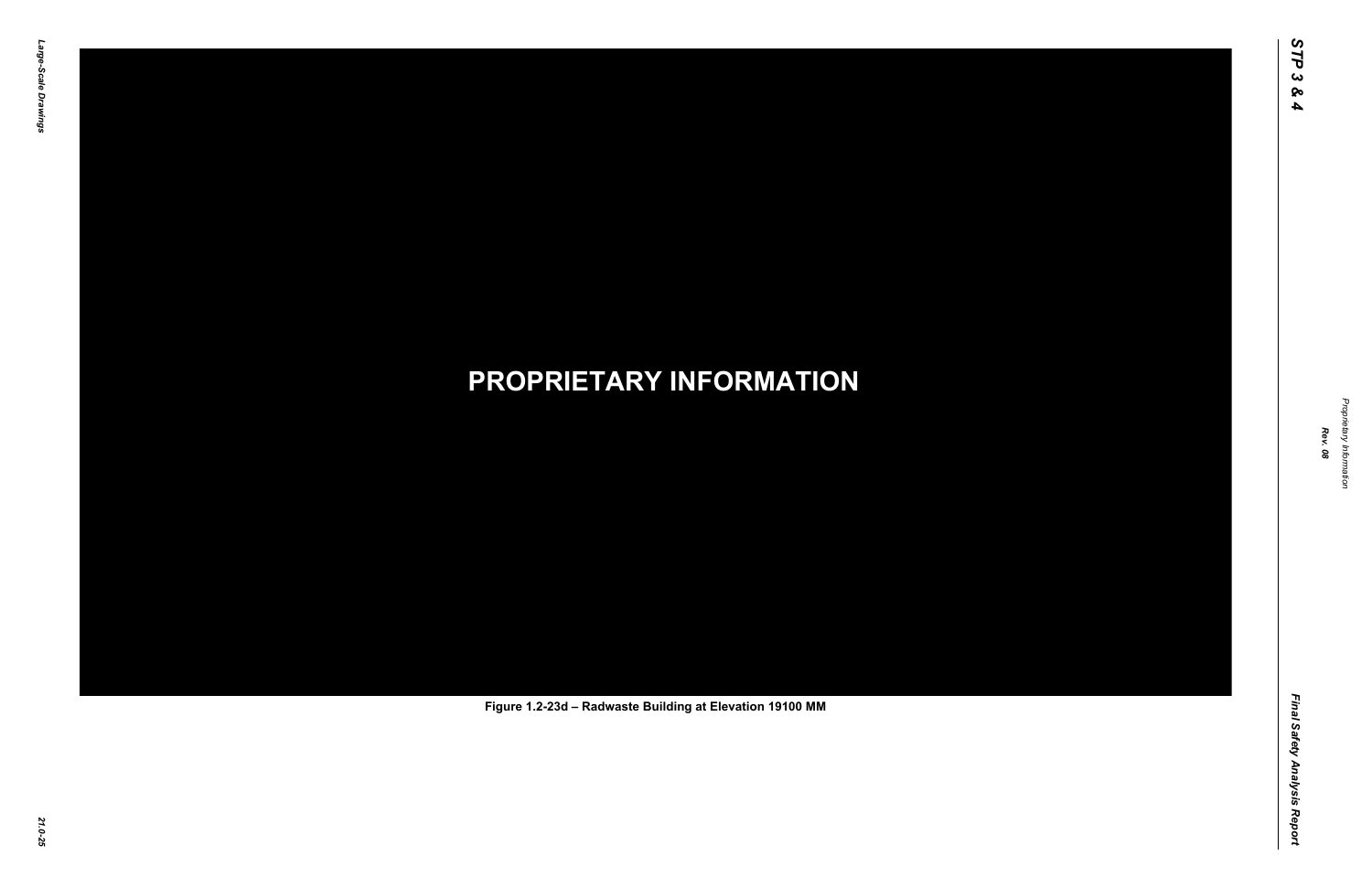Proprietary Information *Proprietary Information*

# *21.0-26* **PROPRIETARY INFORMATION Figure 1.2-23e – Radwaste Building, Sections A-A, B-B (Sheet 1)**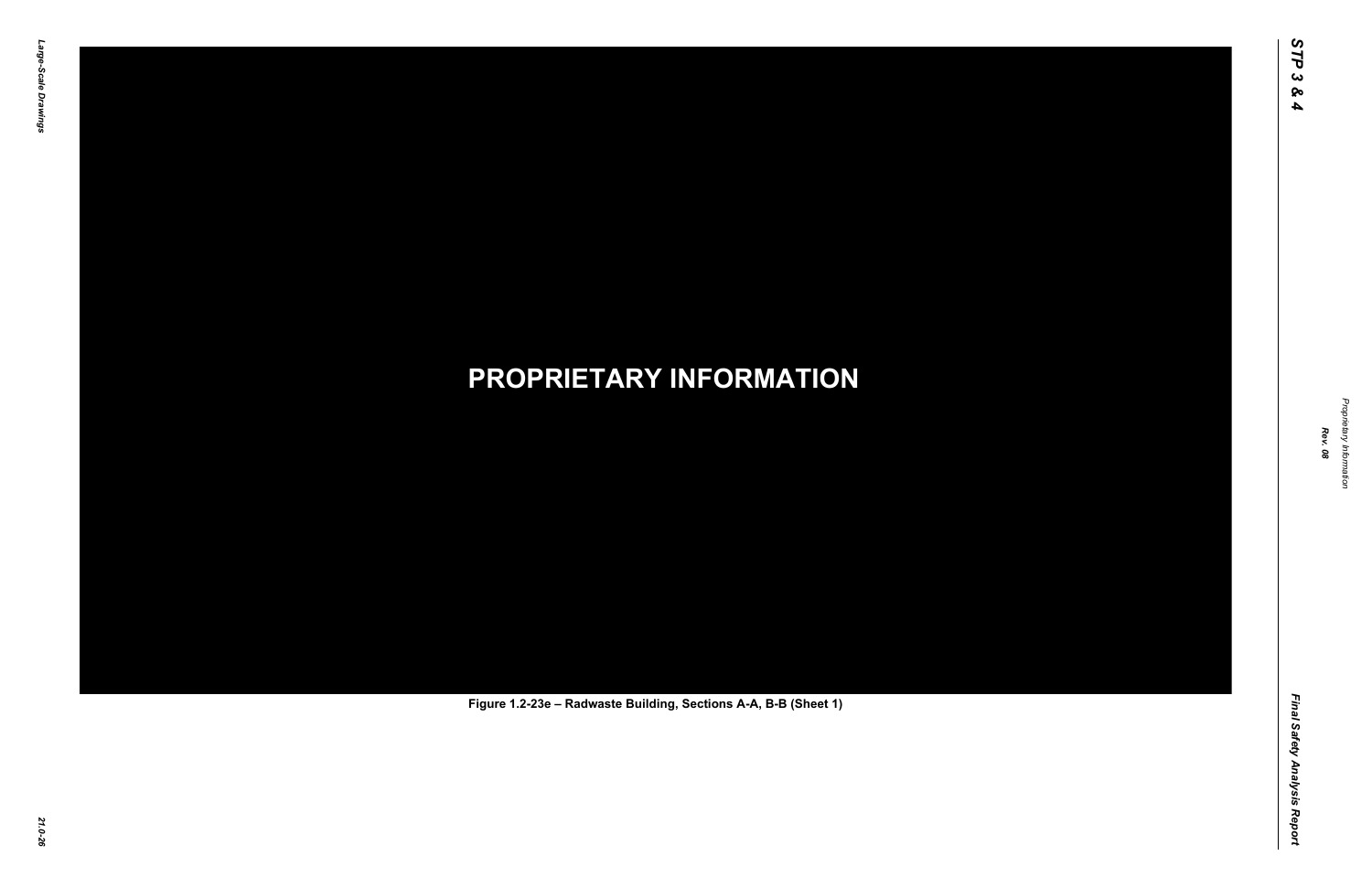Proprietary Information *Proprietary Information*

# *21.0-27* **PROPRIETARY INFORMATION Figure 1.2-23e – Radwaste Building, Sections A-A, B-B (Sheet 2)**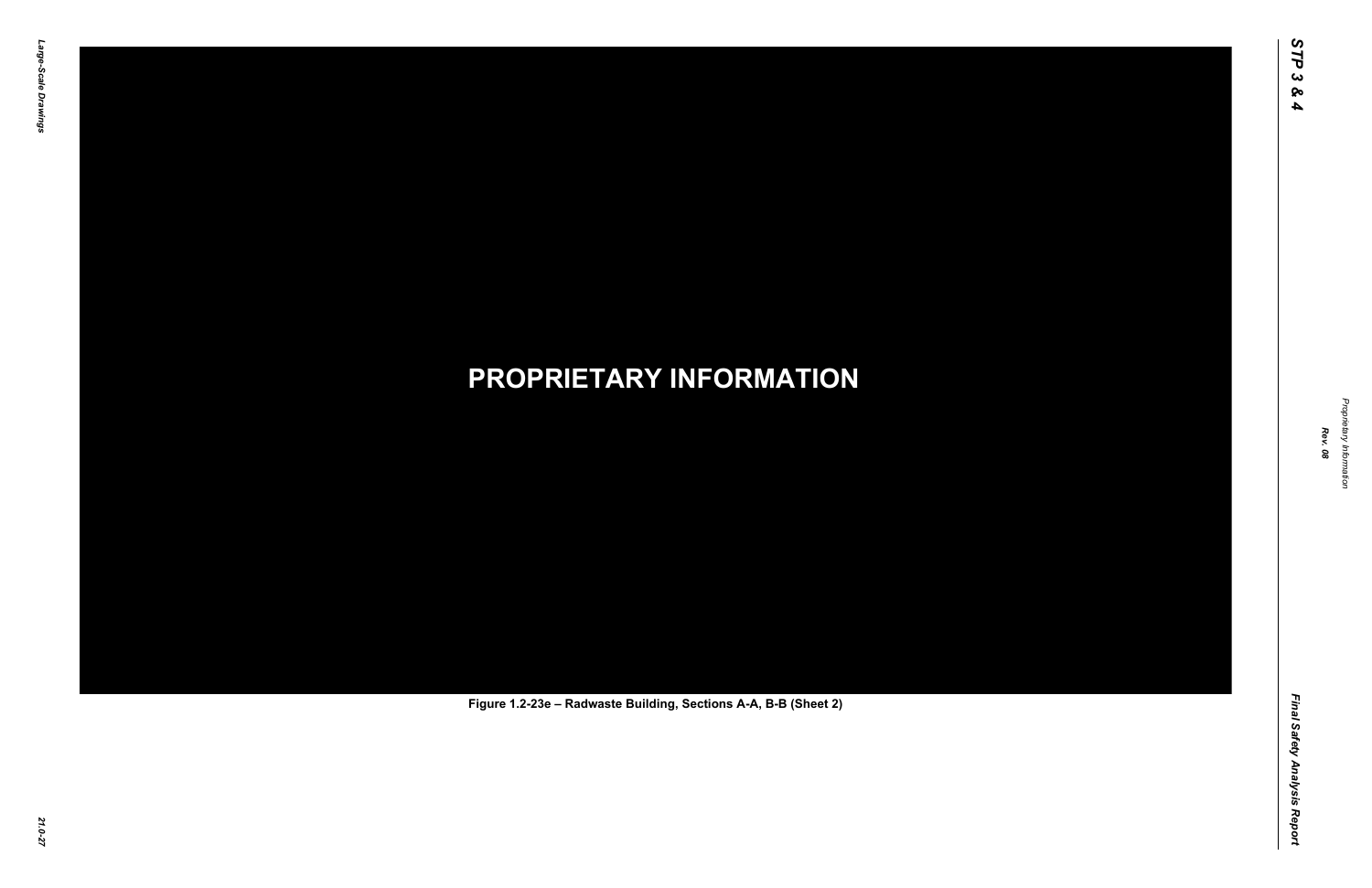Proprietary Information *Proprietary Information*

# *21.0-28* **PROPRIETARY INFORMATION Figure 1.2-24 – Turbine Building, General Arrangement at Elevation 2300 mm**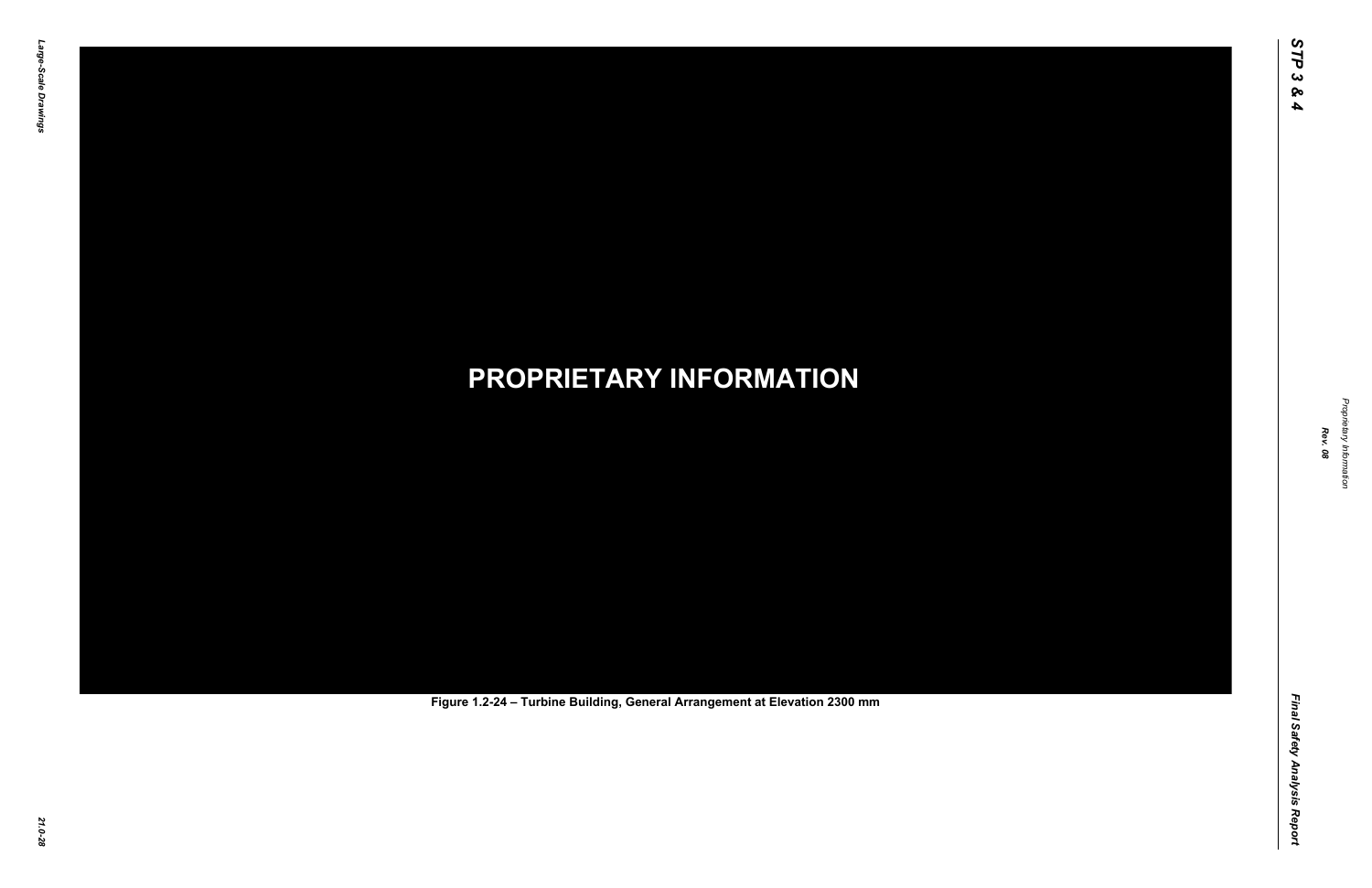Proprietary Information *Proprietary Information*

# *21.0-29* **PROPRIETARY INFORMATION Figure 1.2-25 – Turbine Building, General Arrangement at Elevation 6300 mm**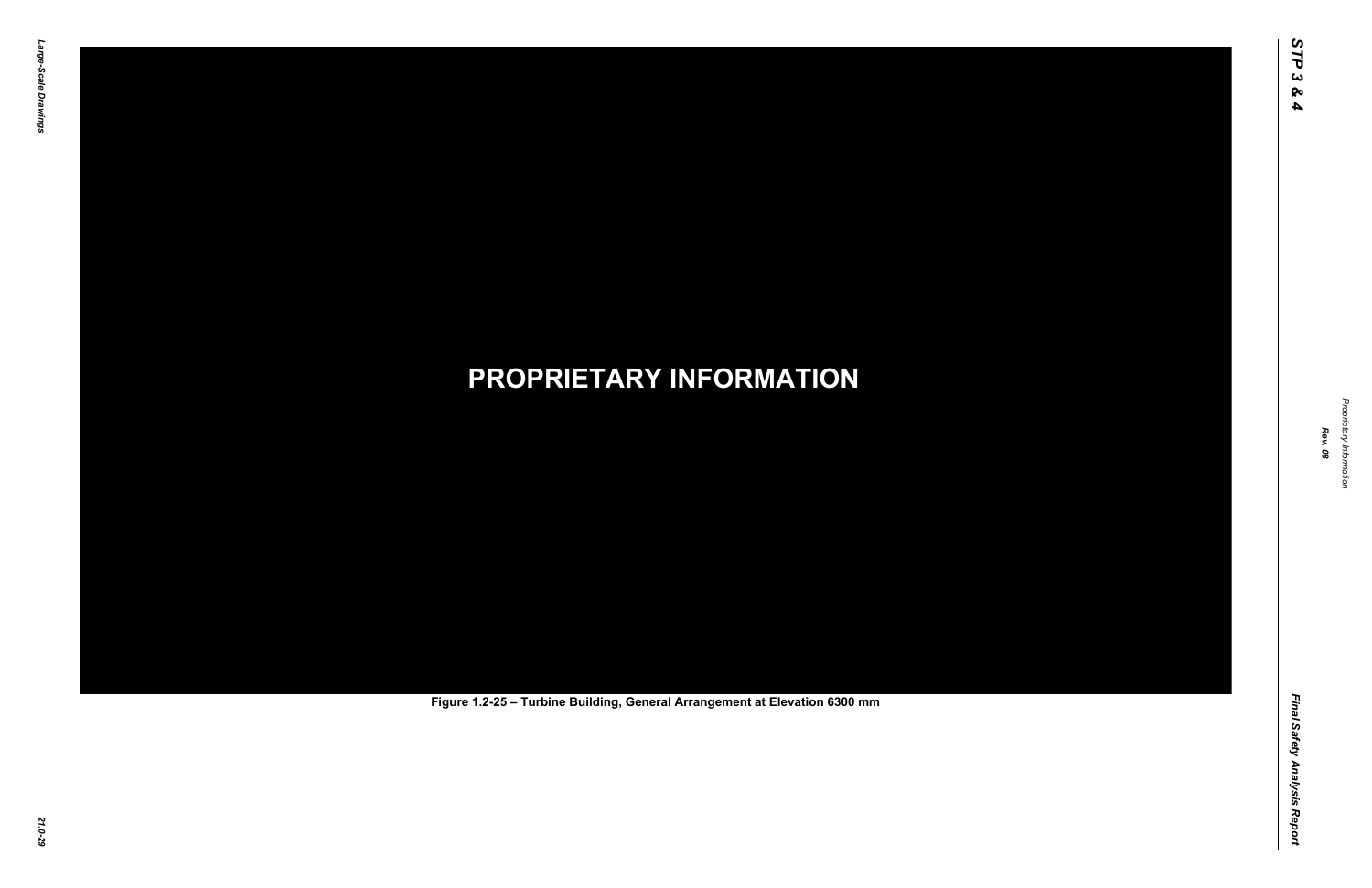Proprietary Information *Proprietary Information*

# *21.0-30* **PROPRIETARY INFORMATION Figure 1.2-26 – Turbine Building, General Arrangement at Elevation 12300 mm**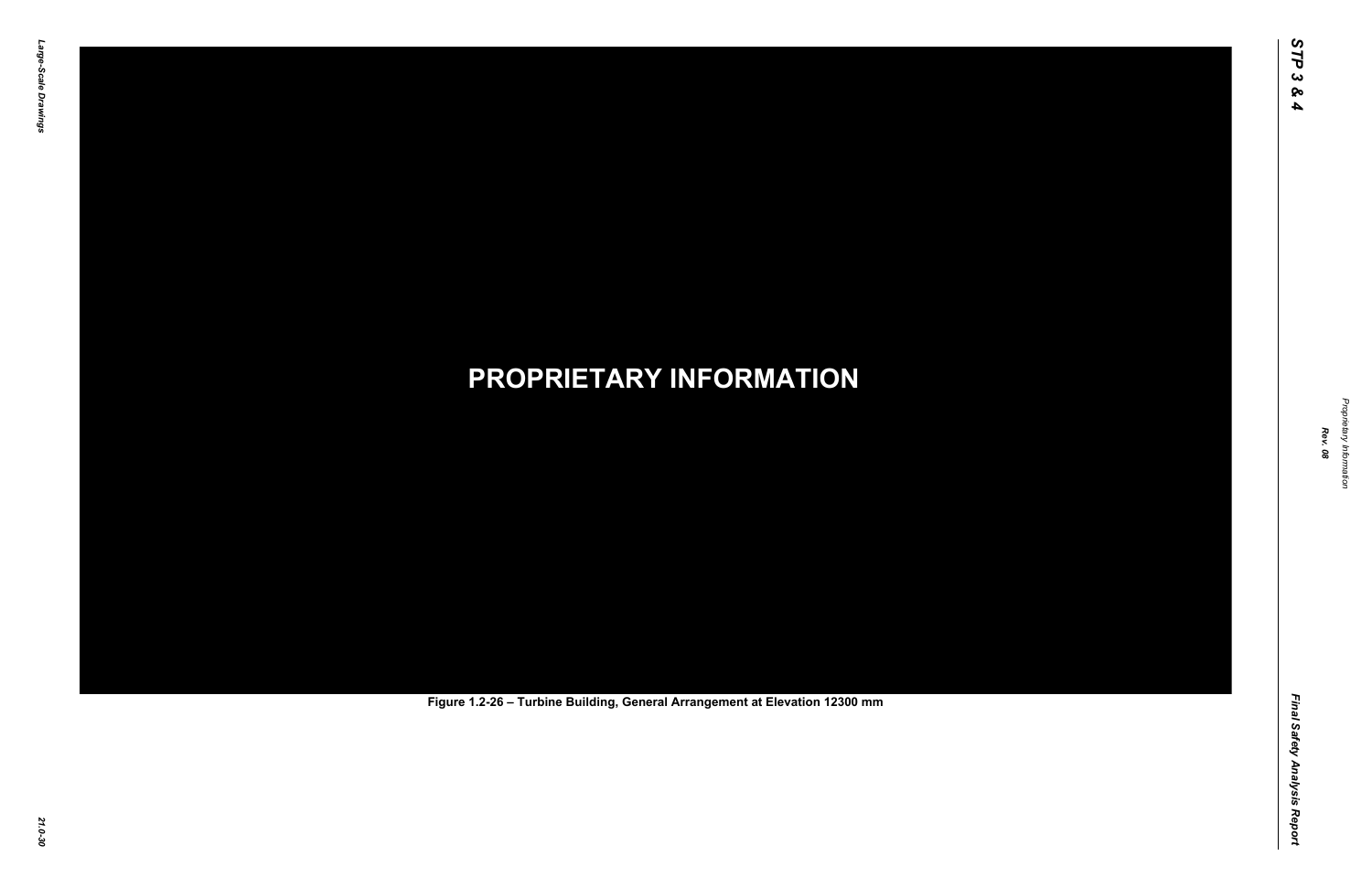Proprietary Information *Proprietary Information*

# *21.0-31* **PROPRIETARY INFORMATION Figure 1.2-27 – Turbine Building, General Arrangement at Elevation 19700 mm**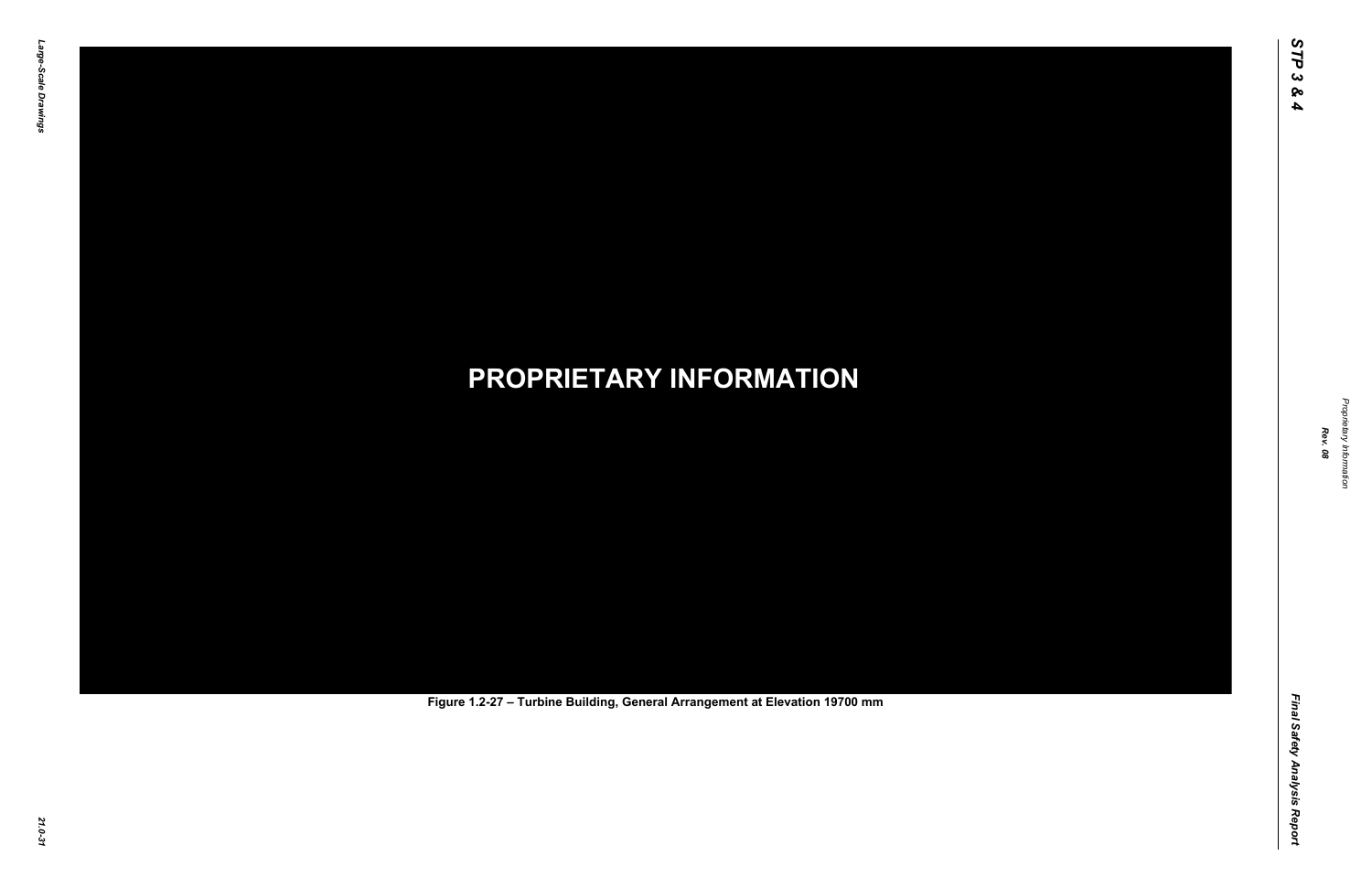Proprietary Information *Proprietary Information*

# *21.0-32* **PROPRIETARY INFORMATION Figure 1.2-28 – Turbine Building, General Arrangement at Elevation 24400 mm**